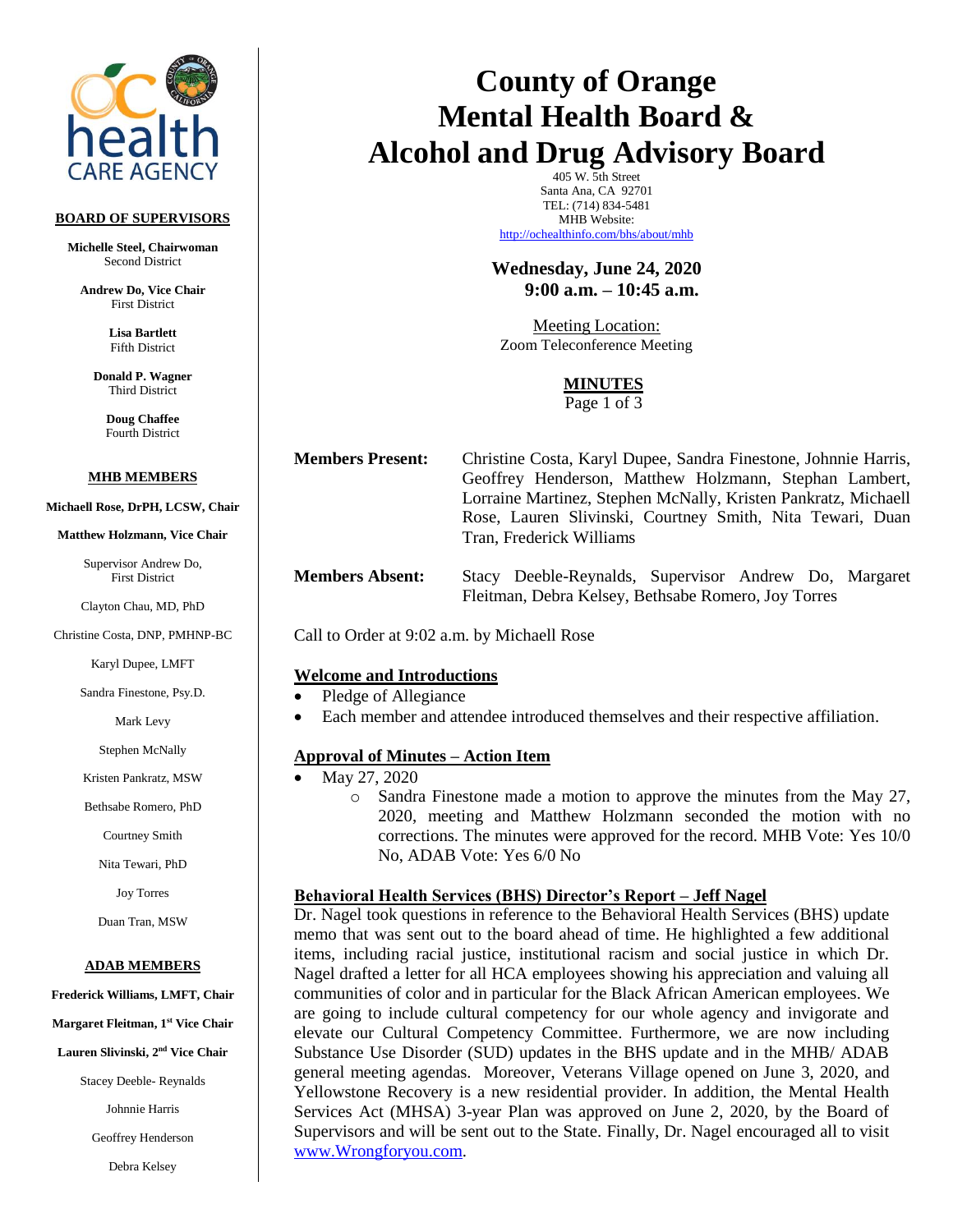

# **ADAB MEMBERS**

(Continued)

Stephan Lambert

Lorraine Martinez

John Merwald

Jane Palmer

#### **HEALTH CARE AGENCY**

**Jeff Nagel, Ph.D., Deputy Agency Director** Behavioral Health Services

**Annette Mugrditchian, LCSW Director of Operations** Behavioral Health Services

**Karla Perez Staff Specialist** Behavioral Health Services

# **County of Orange Mental Health Board & Alcohol and Drug Advisory Board**

**Wednesday, June 24, 2020 9:00 a.m. – 10:30 a.m.**

# **MINUTES**

Page 2 of 3

# **ADEPT Report: Carolyn Secrist**

Carolyn highlighted a few items with regard to alcohol and drug prevention services. Due to COVID-19 many prevention services have transitioned to online services, including providing prescription and opioid prevention workshops online to many community groups such as colleges, hospitals and more. We have a project with OCDE and Friday Night Live program, which works with students making positive changes in the community. They have engaged in prevention services by interviewing other students with regard to youth and under aged drinking as well as conducting an interview with their resource officers at their campus and put together a video to keep their prevention message alive during the pandemic. We are progressing well in the two media campaigns, Opioid Overdose Prevention Campaign and [www.Wrongforyou.com.](http://www.wrongforyou.com/) In addition, our youth campaign is in the midst of going to production for a 15 second video on prescription drug use prevention in which will be shared via social media.

# **Old Business:**

- <http://www.ochealthinfo.com/bhs/about/pi/mhsa/updates>
- The next provider meeting is scheduled for July 15, 2020.
- Fred Williams reminded all members to please complete the AB 1234 Training before December 31, 2020.

# **New Business:**

- Sandy Finestone mentioned that other Mental Health Boards throughout the State are doing innovative projects, and would like more information how to build on those ideas and learn from other boards.
- Dr. Rose informed the boards that Karla Perez is working on a member 101 training.
- The Finance and Resource would like to obtain a summary of all County mental health funding sources and their allocations. The committee will provide those sources to County Staff. The Governor and the legislator signed an agreement last night with regarding to flexible spending for MHSA. Steve McNally would like for BHS to look into Innovation's funding to see how we can put funds into direct service. The Committee is concerned about the Phone app and the life line program, and would like to inquire on the program deliverables.

# **Committee Reports:**

- SUD Committee- Fred Williams informed the board that they recently met and will be coordinating a Medication Assisted Treatment (MAT) presentation for one of the General meetings coming soon.
- CALBHB/C- Karyl Dupee informed the boards that there will be a meeting this Friday on June 26<sup>th</sup>, which will cover fiscal data, unconscious bias and Mental Health Services Act (MHSA) community planning.
- Cultural Competency Duan Tran reported he spoke with the Cultural Competency manger and we will merge this committee with the BHS' Cultural Competency Committee to better meet the needs of the community.